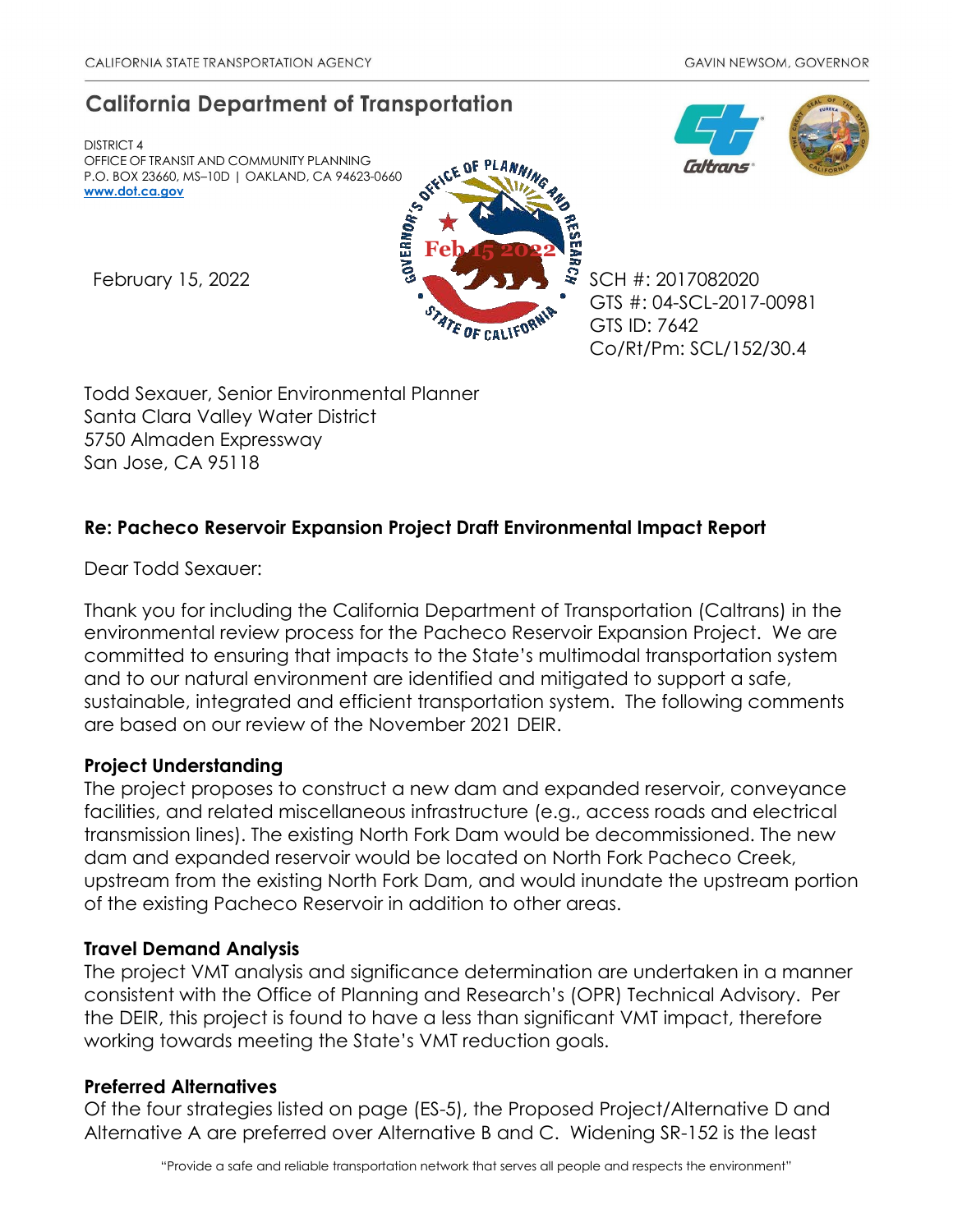Todd Sexauer, Senior Environmental Planner February 15, 2022 Page 2

desirable strategy from Caltrans' perspective. The benefits of Alternative D and A are improved connectivity and, in the case of the temporary overcrossing, an opportunity to explore the decommissioned overpass as a wildlife crossing enhancements.

## **Biological Resources**

Please ensure the Final EIR evaluates the project's impacts on wildlife movement and biological resources in a permanent context. The interchange at SR-152 will be in place for at least 8 years, and wildlife may permanently move away from the area due to the long-term generation of noise, light, increased traffic, and more. Additionally, the Final EIR should account for the project's contribution to cumulative impacts, including on wildlife movement and light pollution, when considering the ongoing operation of SR-152 and other planned projects in the area (e.g., High Speed Rail).

## **Landscape Architecture**

The justification for inclusion of a permanent tight diamond interchange on SR-152 in the Proposed Project rather than a temporary access improvement is not clear. The permanent tight diamond interchange is noted to be visually prominent on SR-152, but it is stated to not substantially alter the visual character. The visual prominence is supported by the simulation; however, it is not evident that the visual character is not somewhat altered. The scale and height of the over-crossing and reconfigured interchange is notably different from the existing setting. This type of interchange is more common in urban and suburban areas than rural ones, and it looks out of place. At a minimum, the inclusion of an Aesthetic Minimization and/ or Mitigation Measure to prescribe the use of color and/or texture on new concrete surfaces could help to integrate the structure with the visual environment. While re-vegetation is included as a Biological Mitigation Measure, it is not included as one for Aesthetics. The need to restore vegetative cover is an aesthetics requirement, as well as biological, and should be addressed in a distinct measure.

#### **Hydrology**

While construction details were provided for the dam site, details on the hydrology impacts of the project on SR-152 were not provided as previously requested in the Notice of Preparation (NOP) stage. Caltrans recommends that a separate section be created to address the effects construction, diversion plans, changes in topography, and flow patterns will have on the floodplain and SR-152, as well as corresponding mitigation measures.

## **Construction-Related Impacts**

Potential impacts to Caltrans' Right-of-Way (ROW) from project-related temporary access points should be analyzed. Mitigation for significant impacts due to construction and noise should be identified. Project work that requires movement of oversized or excessive load vehicles on State roadways requires a transportation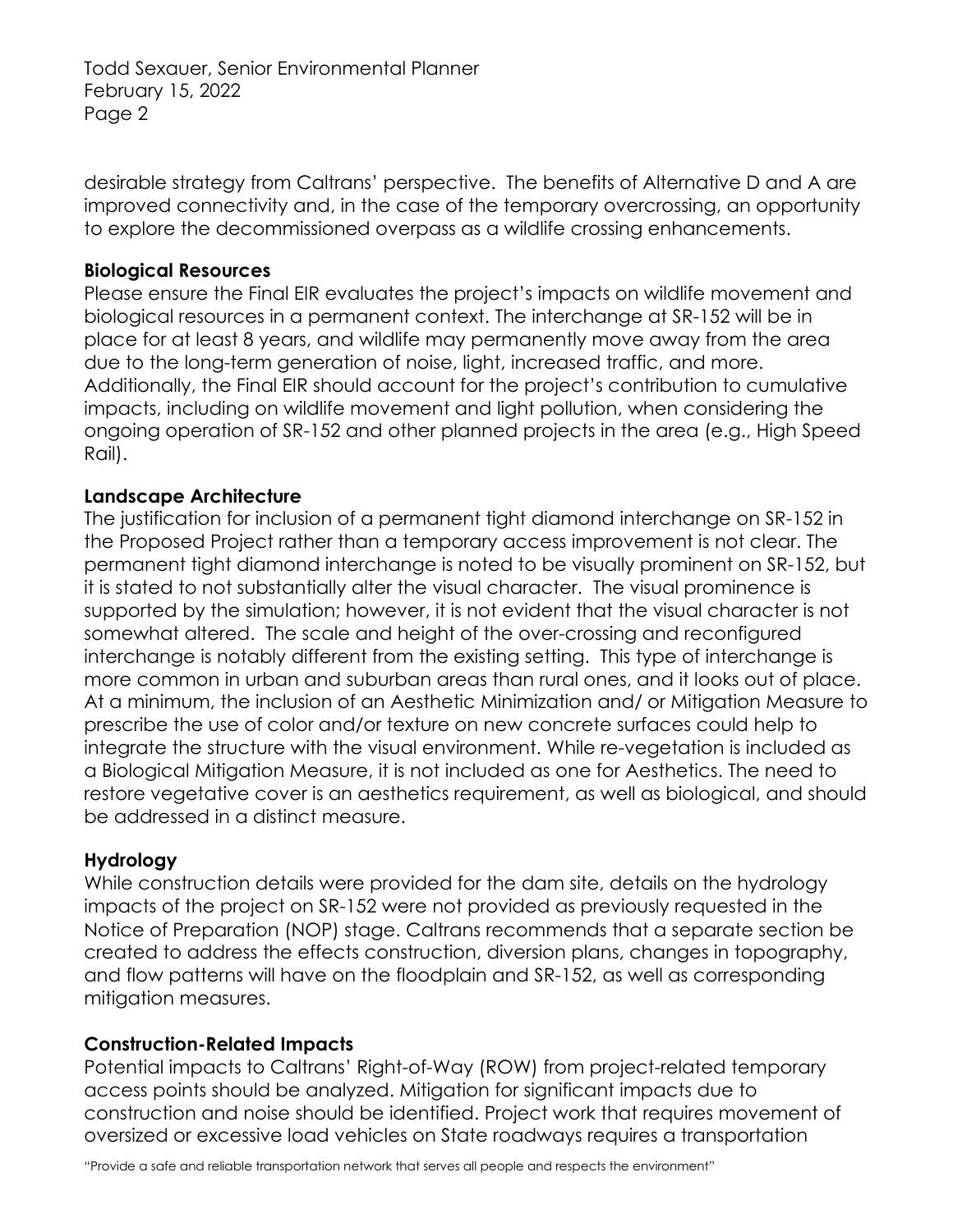Todd Sexauer, Senior Environmental Planner February 15, 2022 Page 3

permit that is issued by Caltrans. To apply, visit: [https://dot.ca.gov/programs/traffic](https://dot.ca.gov/programs/traffic-operations/transportation-permits)[operations/transportation-permits.](https://dot.ca.gov/programs/traffic-operations/transportation-permits) Prior to construction, coordination may be required with Caltrans to develop a Transportation Management Plan (TMP) to reduce construction traffic impacts to the STN.

## **Utilities**

Any utilities that are proposed, moved or modified within Caltrans' ROW shall be discussed. If utilities are impacted by the project, provide site plans that show the location of existing and/or proposed utilities. These modifications require a Caltransissued encroachment permit.

## **Lead Agency**

As the Lead Agency, the Santa Clara Valley Water District is responsible for all project mitigation, including any needed improvements to the State Transportation Network (STN). The project's fair share contribution, financing, scheduling, implementation responsibilities and lead agency monitoring should be fully discussed for all proposed mitigation measures.

## **Equitable Access**

If any Caltrans facilities are impacted by the project, those facilities must meet American Disabilities Act (ADA) Standards after project completion. As well, the project must maintain bicycle and pedestrian access during construction. These access considerations support Caltrans' equity mission to provide a safe, sustainable, and equitable transportation network for all users.

## **Encroachment Permit**

Please be advised that any permanent work or temporary traffic control that encroaches onto Caltrans' ROW requires a Caltrans-issued encroachment permit. As part of the encroachment permit submittal process, you may be asked by the Office of Encroachment Permits to submit a completed encroachment permit application package, digital set of plans clearly delineating Caltrans' ROW, digital copy of signed, dated and stamped (include stamp expiration date) traffic control plans, this comment letter, your response to the comment letter, and where applicable, the following items: new or amended Maintenance Agreement (MA), approved Design Standard Decision Document (DSDD), approved encroachment exception request, and/or airspace lease agreement. Your application package may be emailed to [D4Permits@dot.ca.gov.](mailto:D4Permits@dot.ca.gov)

Please note that Caltrans is in the process of implementing an online, automated, and milestone-based Caltrans Encroachment Permit System (CEPS) to replace the current permit application submittal process with a fully electronic system, including online payments. The new system is expected to be available during 2022. To obtain information about the most current encroachment permit process and to download